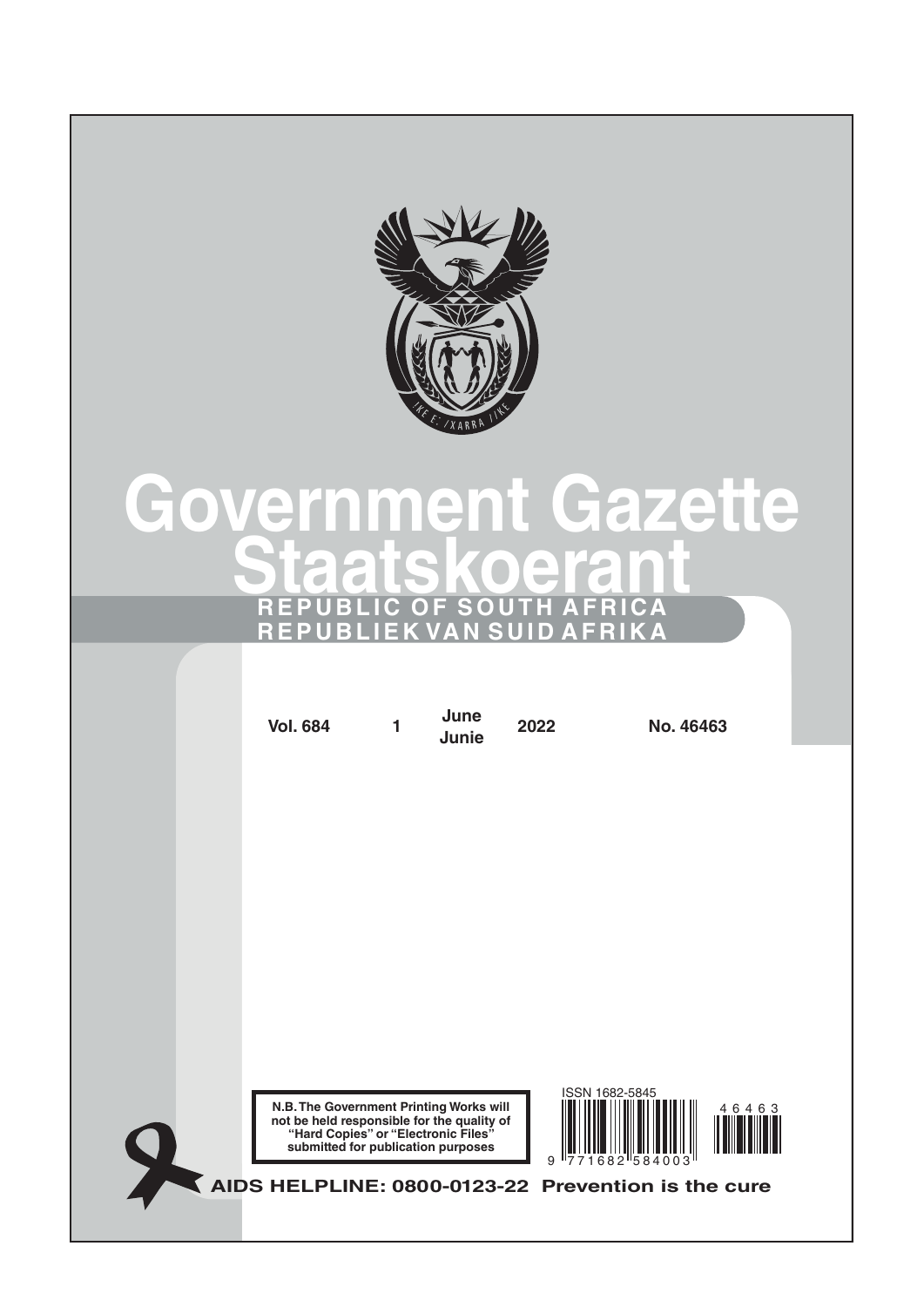## **IMPORTANT NOTICE:**

**The GovernmenT PrinTinG Works Will noT be held resPonsible for any errors ThaT miGhT occur due To The submission of incomPleTe / incorrecT / illeGible coPy.**

**no fuTure queries Will be handled in connecTion WiTh The above.**

#### **Contents**

*Page Gazette No. No. No.*

#### Board Notices • Raadskennisgewings

**Financial Sector Conduct Authority / Finansiële Sektor Gedragsowerheid**

| 282 | Financial Markets Act, 2012 (Act No. 19 of 2012): Approved amendments to the JSE Trading Rules - Matched Principal |       |  |
|-----|--------------------------------------------------------------------------------------------------------------------|-------|--|
|     |                                                                                                                    | 46463 |  |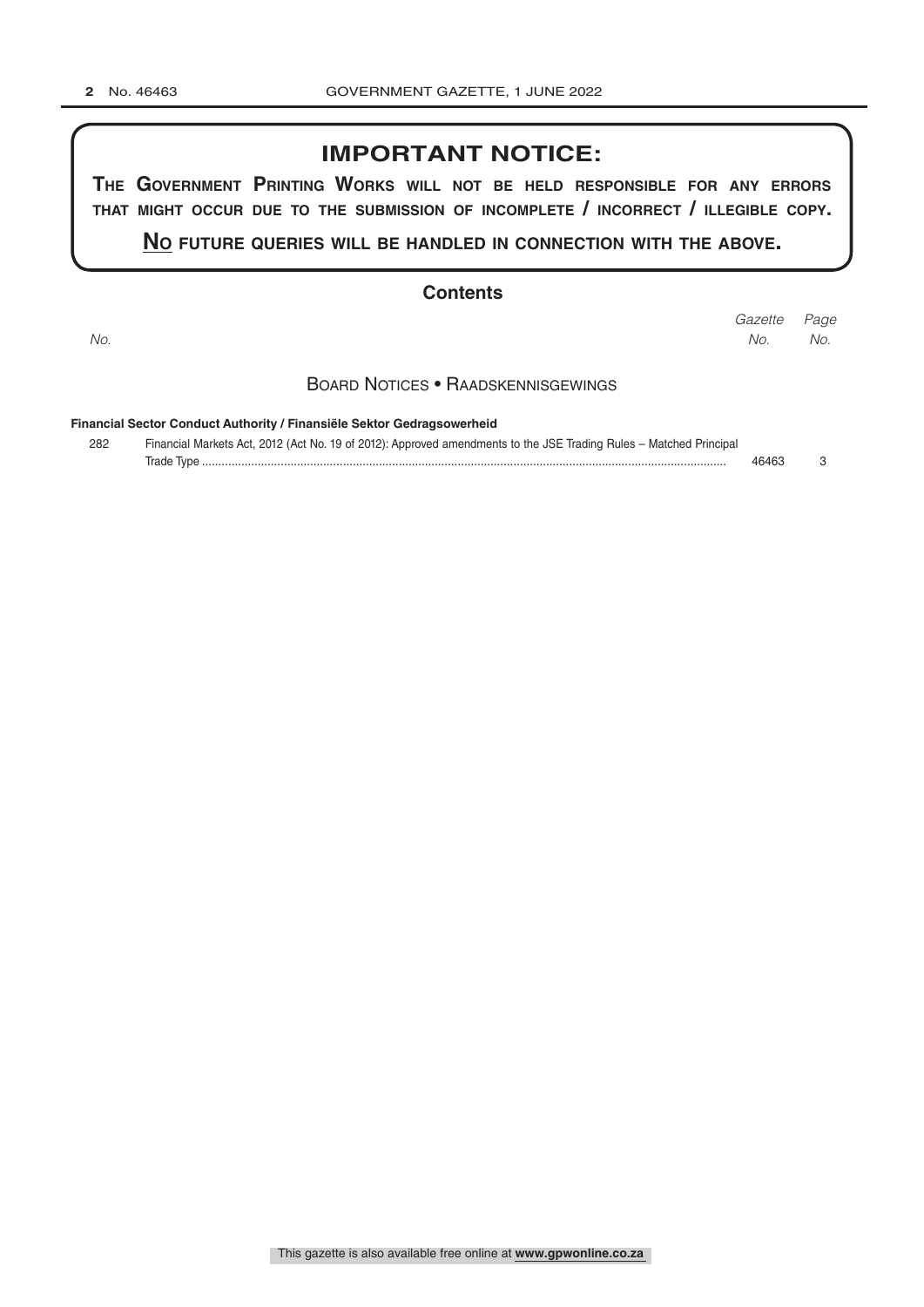## Board Notices • Raadskennisgewings **NOTICE OF 2022**

## **BOARD NOTICE 282 OF 2022 FINANCIAL SECTOR CONDUCT AUTHORITY**

#### **FINANCIAL MARKETS ACT, 2012**

# **APPROVED AMENDMENTS TO THE JSE TRADING RULES – MATCHED PRINCIPAL TRADE TYPE**

The Financial Sector Conduct Authority ("FSCA") hereby gives notice under section 71(3)(c)(ii) of the Financial Markets Act, 2012 (Act No. 19 of 2012) that the amendments to the trading rules of JSE Limited ("JSE") have been approved. Please be advised that the rules have been published on the official website of the FSCA (www.fsca.co.za) and the website of the JSE (www.jse.co.za).

The amendments come into operation on 1 June 2022.

 $\frac{1}{k}$ 

Ms. Astrid Ludin Deputy Commissioner **Financial Sector Conduct Authority**